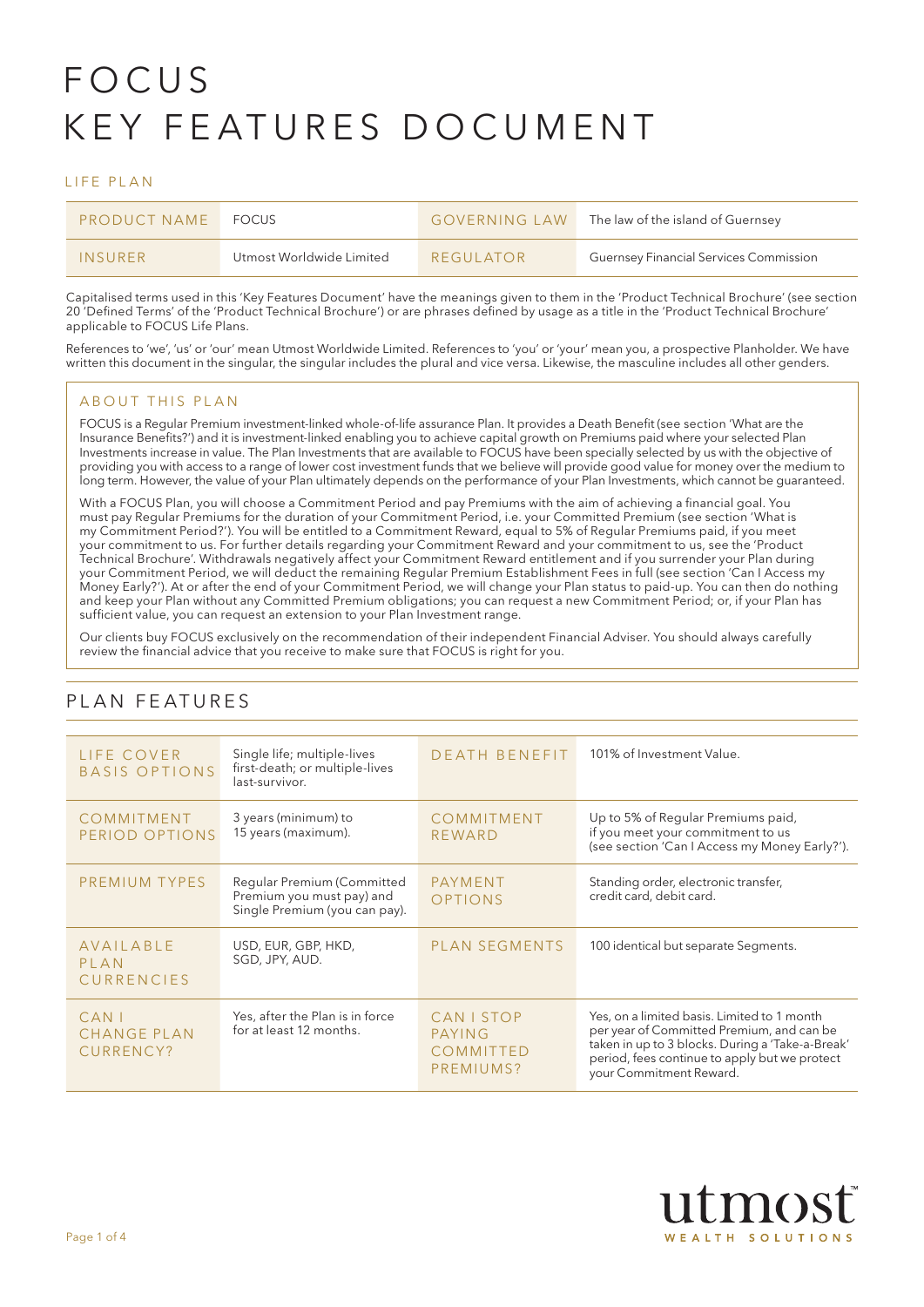#### IS FOCUS SUITABLE FOR ME?

Where FOCUS has been recommended to you by your Financial Adviser, you should make sure that it will meet your current and future financial needs. FOCUS is suitable for Planholders with a medium to long-term investment horizon who understand the investment risks of their Plan having taken appropriate professional advice regarding their selected Plan Investments, Committed Premium and Commitment Period. Planholders must be ready and able to pay the Committed Premium for the entire Commitment Period and must understand that the return on their Plan relates directly to the performance of their selected Plan Investments.

### WHAT IS MY COMMITMENT PERIOD?

With a FOCUS Plan, you choose a Commitment Period of between 3 and 15 years. You must pay your Committed Premium during this Commitment Period (except during any Take-a-Break period, as agreed by us). You can pay monthly, quarterly, half-yearly or annually. For each Plan Currency below, we have set out the minimum monthly Regular Premium and optional Single Premium amounts, which we will accept:

| COMMITMENT<br><b>PERIOD</b> | <b>USD</b> | <b>EUR</b> | <b>GBP</b> | <b>HKD</b> | <b>SGD</b> | <b>JPY</b> | <b>AUD</b> |
|-----------------------------|------------|------------|------------|------------|------------|------------|------------|
| 3 to 4 Years                | 2,000.00   | 1,800.00   | 1,500.00   | 16,000.00  | 2,800.00   | 222,000    | 2,900.00   |
| 5 to 9 Years                | 750.00     | 675.00     | 562.50     | 6,000.00   | 1,050.00   | 83,250     | 1,087.50   |
| 10 to 15 Years              | 500.00     | 450.00     | 375.00     | 4,000.00   | 700.00     | 55,500     | 725.00     |
| Single Premium              | 2,000.00   | 1,800.00   | 1,500.00   | 16,000.00  | 2,800.00   | 222,000    | 2,900.00   |

If you reduce, miss or stop paying your Committed Premiums (except during any Take-a-Break period, as agreed by us), you will forfeit your Commitment Reward entitlement. In no circumstances will an equivalent reduction in fees occur. For further fee information, see section 'What are the Costs?' and section 'Plan Features'.

# WHAT ARE THE INSURANCE BENEFITS?

The Death Benefit is payable on or following the Relevant Death of a life assured. We cover up to four lives assured. Your selected life cover basis (see section 'Plan Features'), determines the Relevant Death. The Death Benefit is 101% of the Investment Value of your Plan. The cost of the life cover (biometric risk) is included within the overall Plan cost.

# PLAN INVESTMENT – RISK INDICATORS

The risk and return of your Plan will depend on the Plan Investments you select. To help you assess the risk, we provide a Synthetic Risk and Reward Indicator ("SRRI")^ to Utmost Investments, which correspond to each Plan Investment available through your Plan. Each Plan Investment has a SRRI classification, which can change at any time, ranging from 1, meaning the lowest risk, to 7, meaning the highest risk, as shown below:



Potentially lower reward **Potentially lower reward** Potentially higher reward

Low volatility Plan Investments have a classification of 1 or 2 because they are more cautious with little or no exposure to equity markets. High volatility Plan Investments have a classification of 6 or 7 due to their high exposure to equity investment including emerging markets or high risk alternative assets. If, for any reason, we are not able to provide an SRRI, we use the classification 'Unclassified'. We do not accept responsibility or liability to any person or to any extent for losses incurred in reliance on the SRRI or in relation to the Plan Investments.

^The Synthetic Risk and Reward Indicator (SRRI) was defined in 2009 by the Committee of European Securities Regulators with the aim of providing investors with a method of assessing an underlying fund's risk. This SRRI calculation is provided by Morningstar based on guidelines provided by the European Securities and Markets Authority and Morningstar's interpretation, methodology and implementation of said guidelines.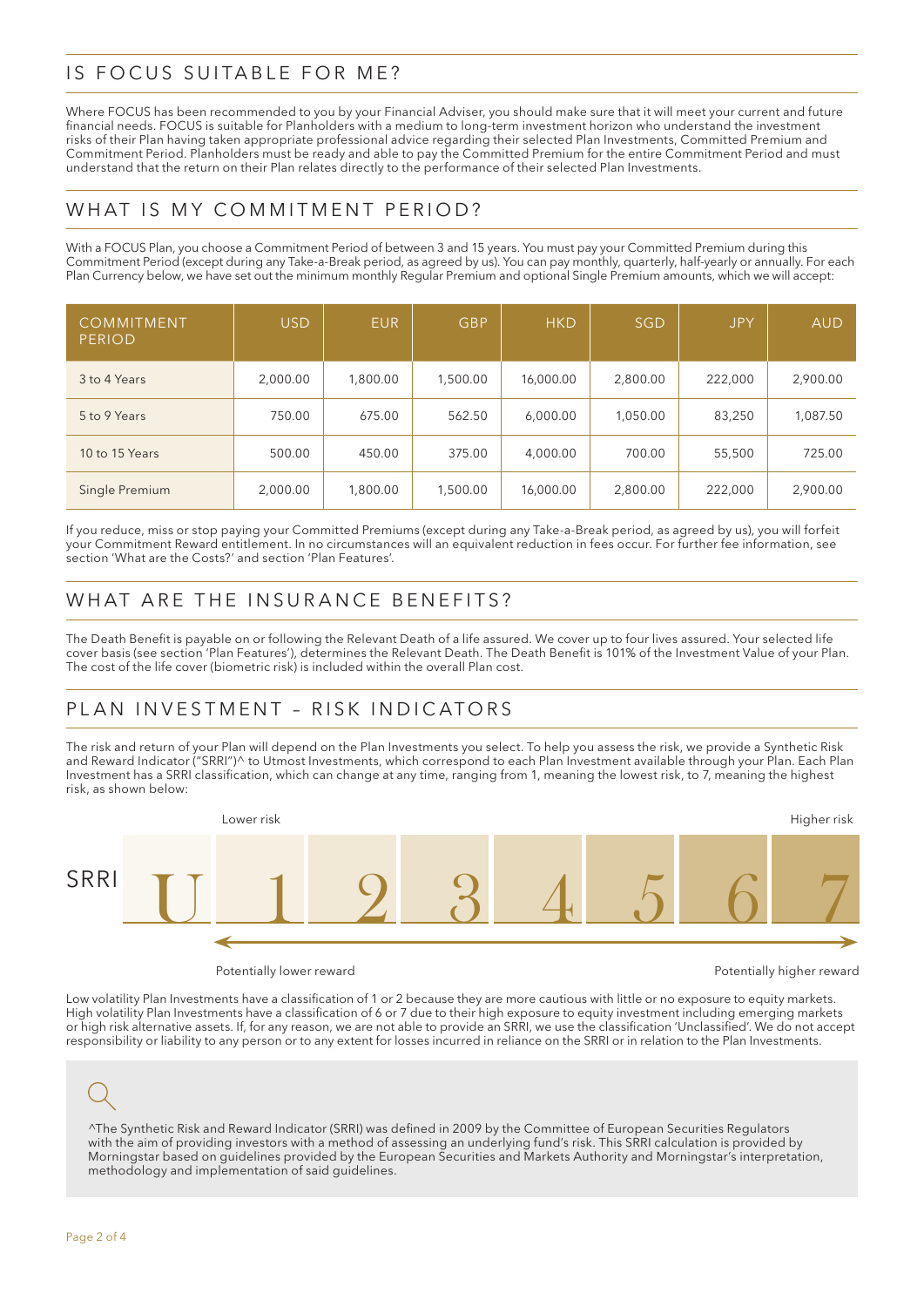#### CAN YOU ASSIST ME WITH MY PLAN INVESTMENT SELECTION?

Yes, the optional Utmost Worldwide Investment Service can select Plan Investments on your behalf in line with your selected Investment Strategy. See our 'Plan Investments Brochure' for further details. An Elective Plan Fee applies for this service (see section 'What are the Costs?'). You can also appoint an independent regulated investment adviser or investment manager to help you manage your Plan. We do not accept responsibility or liability to any person or to any extent for losses incurred in reliance on advice given by any independent investment adviser.

#### HOW LONG SHOULD I HOLD THE PLAN?

The Plan is whole-of-life and has no minimum holding period. It is intended to be a long-term investment. We recommend that you stay invested for at least the duration of your Commitment Period to avoid the consequences of not meeting your commitment (see section 'What is my Commitment Period?' and section 'Can I Access my Money Early?'). The Plan does not have a maturity date but will automatically terminate following full surrender or a successful death claim. We may (at our discretion) lapse or terminate your Plan if Committed Premium payments are not paid and the Surrender Value of your Plan falls below the value, relevant to your Plan Currency, set out below:

| USD1,500.00 | EUR1,350.00 | GBP1.125.00 | HKD12,000.00 | SGD2.100.00 | JPY166.500 | AUD2.175.00 |
|-------------|-------------|-------------|--------------|-------------|------------|-------------|
|             |             |             |              |             |            |             |

# CAN I ACCESS MY MONEY EARLY?

Yes, but you must take into account that we have designed FOCUS so that you remain invested for the duration of your Commitment Period in order to optimise your Plan performance. You will break your commitment to the Plan by surrendering your Plan or making a withdrawal during your Commitment Period. If absolutely necessary, you can make withdrawals from your Plan but note that in doing so, depending on the amount you withdraw, this can lead to your Commitment Reward entitlement reducing to 2.5% of Regular Premiums paid or being forfeit entirely. In addition, withdrawals may have tax consequences and you should take professional advice, as necessary.

If you surrender your Plan during your Commitment Period, we will deduct the Regular Premium Establishment Fees due to us up to the end of your Commitment Period in calculating the Surrender Value (see section 'What are the Costs?'), you will lose your entitlement to your Commitment Reward, and you will potentially not achieve your intended goal.

### CAN I CHANGE MY MIND?

You have the right to change your mind and to cancel your Plan within the 30-day Cooling-off Period. If you cancel your Plan, we will return the Premium you have paid less any External Bank Fees and there may be an adjustment for any downward movement in the value of Plan Units and any costs that we incur in the purchase and subsequent sale of Utmost Investments corresponding to your Plan Investments. You can also terminate your Plan at any time. If you do so, you will receive the Surrender Value, calculated in accordance with the Terms and Conditions of your Plan (see section 'Can I Access my Money Early?').

# WHAT HAPPENS IF UTMOST WORLDWIDE IS UNABLE TO PAY OUT?

In the unlikely event of our insolvency, as a Planholder you benefit from Guernsey's 'policy holder protection regime' imposed by the Guernsey Financial Services Commission under the Insurance Business (Bailiwick of Guernsey) Law, 2002 (as amended). This means an approved Guernsey based independent trustee protects 90% of our liabilities to you at all times.

#### WHAT ARE THE COSTS?

Unless stated otherwise, we deduct all fees monthly at the end of each Plan Month. The 'Product Technical Brochure' and your personalised illustration provide full details of the types and rates of fees that will apply to your Plan.

This includes fees to cover payments that we make to your Financial Adviser who recommends the product to you, which we call "Distribution Costs". Your Financial Adviser is a licensed intermediary independent of Utmost Worldwide Limited who provides you with the initial and ongoing advice in respect of FOCUS. Your personalised illustration shows your Plan Distribution Costs. We recover the Distribution Costs from specific fees.

#### PLAN FEES

Regular Premium Establishment Fee - a fixed monthly fee to cover the set-up costs of your Plan, including the initial Distribution Cost paid to your Financial Adviser. This fee will cease at the end of the Commitment Period. This fee will increase following a Regular Premium increase. If you surrender your Plan within the Commitment Period, we will deduct the Regular Premium Establishment Fees due to us up to the end of your Commitment Period in calculating the Surrender Value.

Single Premium Establishment Fee – this fee covers the Distribution Cost paid by us to your Financial Adviser. We deduct this fee as a percentage deduction from your Single Premium allocation.

Insurance Adviser Fee - this fee covers the ongoing Distribution Cost paid by us to your Financial Adviser. We deduct it monthly as a percentage of Plan Units.

Investment Adviser Fee - if applicable, this fee also covers the ongoing Distribution Cost paid to your investment adviser. We deduct it monthly as a percentage of Plan Units.

Administration Fee - this fee covers our ongoing administration costs. We deduct it monthly as a percentage of Plan Units.

Maintenance Fee - a fixed monthly fee is deducted. If the Regular Premium and/or the Plan Investment Value are above qualifying levels then the Maintenance Fee is waived.